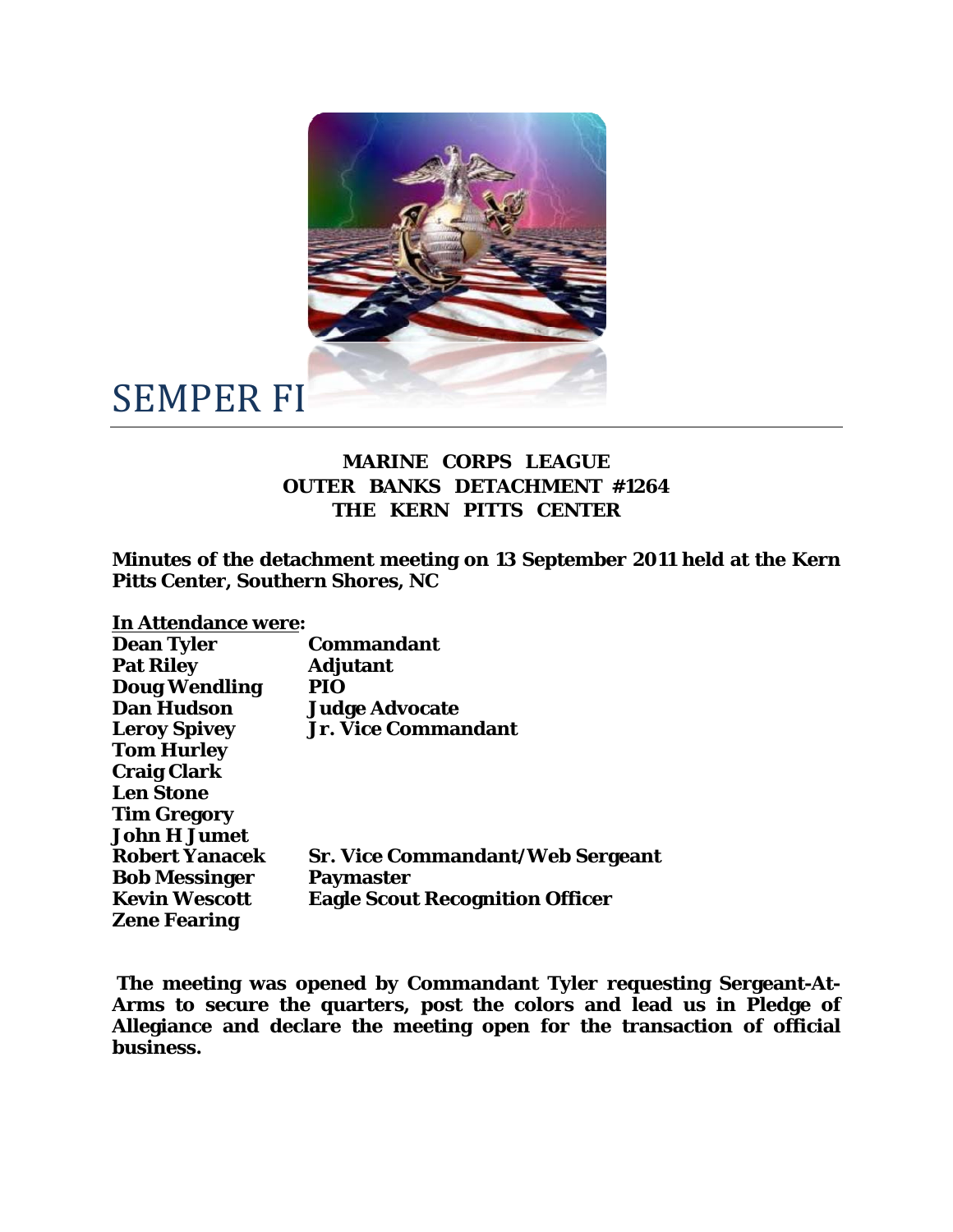**Commandant Tyler directed the Chaplain too open the meeting with a prayer. Due to the absence of the Chaplain, Doug Wendling provided the opening prayer.** 

## **Old Business:**

**The Commandant welcomed everyone back and asked that, based on our experience with hurricane Irene, anyone in need of assistance please request help as soon as possible.** 

**Adjutant Pat Riley reported that the minutes of the 10 May 2011 meeting would be made available prior to the next meeting.** 

**Paymaster Bob Messinger reported that the current cash on hand was \$1654.26 from various sources including the Belk and roses sales. The following donations by the Detachment were discussed and were agreed to by the membership:** 

**Wounded Warriors Project-----------\$150 Light Tree------------------------------\$10 per deceased member Blue/Gold Star Mothers--------------\$100 Effective 1 August new member dues will be \$35.** 

**The representative for the Blue/Gold Star Mothers will be invited to speak at a future meeting.** 

**The Commandant asked if anyone could attend the State Quarterly meeting in his place. He is already committed to participate in a benefit golf tournament for the Wounded Warrior Project at the same time.** 

**The Detachment received a heartfelt letter of gratitude from Corporal Christopher Lampman for the small contribution from the Detachment. The young Marine lost his wife and daughter in a house fire at Camp Lejeune. The letter was read to the membership by the Commandant.** 

**Bob Messinger thanked those that helped him recover from the blow he took from Irene. The Commandant then mentioned the severe blow that Irene dealt to Colonel Sulik and his family at his in Martin's Point. The Commandant also mentioned the experiences of Gary Felder evacuating Buxton to Durham and his safe return to Buxton with minimal damage.** 

**The Commandant mentioned the Detachment participation in National Night Out in Kill Devil Hills. There was also a mention of the increase in new member dues to \$35 to improve the financial position of the Detachment.** 

**New Business:**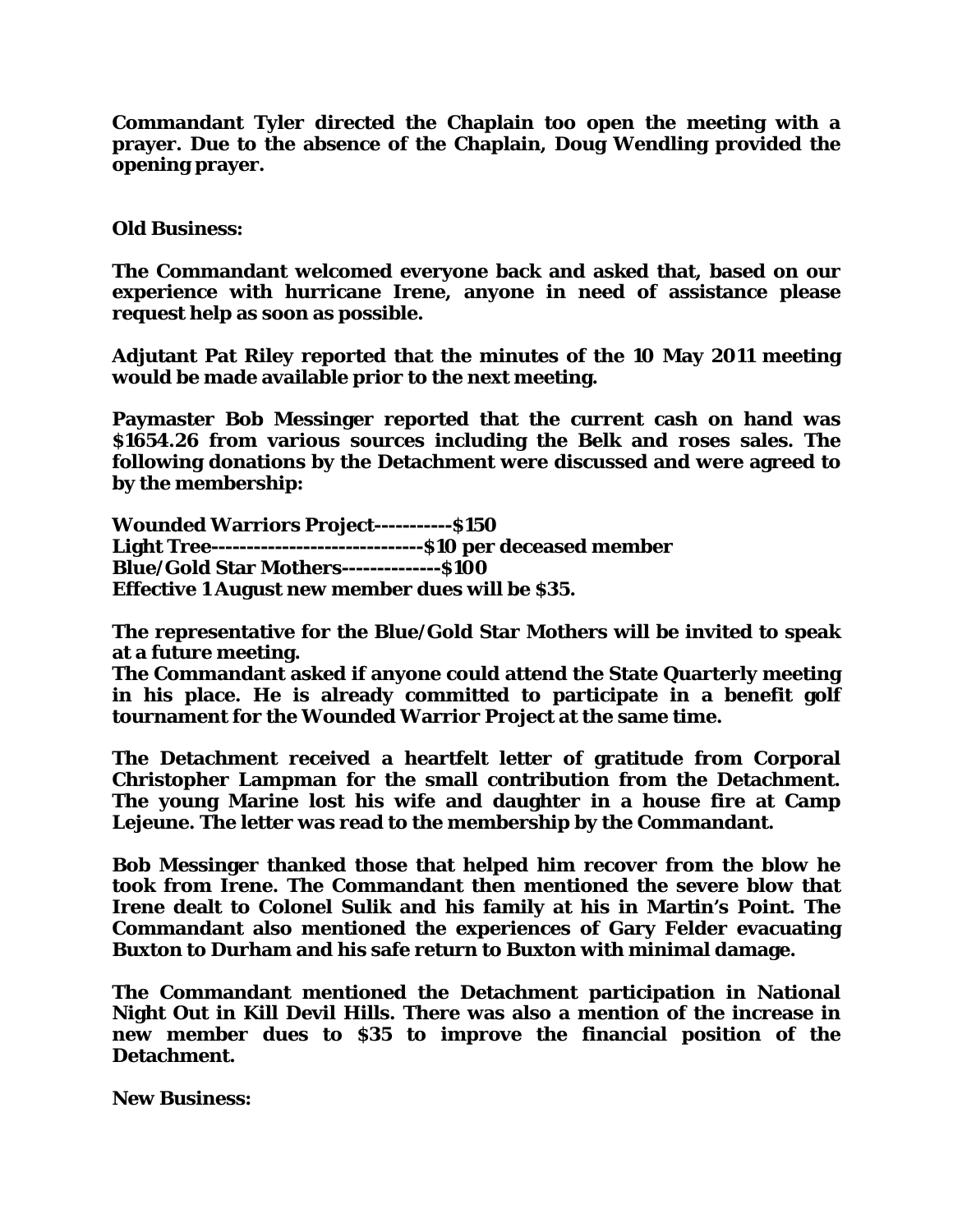**Commandant Tyler briefed on the plans of the Department of North Carolina to create a Veterans Support Officer to be paid \$2084 a month. This will cost each member an additional \$10 a year. A lively discussion among the members followed with negative support for the issue.** 

**A "Toys for Tots" committee was formed composed of Commandant Tyler, Bob Messinger, Robert Yanacek, Tim Gregory, Craig Clark and Kevin Wescott. They will meet on 30 September at the Black Pelican at 1900 and get the ball rolling.** 

**Commandant Tyler briefed on the "Wings & Wheelz Expo 2011" to be held at the Currituck County Airport on 8 October and discussed participation by the Detachment. A motion to participate with flags and roses was passed.** 

**Commandant Tyler recognized the following Detachment members birthdays in September: Kevin Wescott, Robert Yanacek, Tom Murphy, Jim Pfiznmayer, Lee Baronet and Bob Messinger.** 

**Leroy Spivey thanked the Detachment for the support of his family during the illness of his wife.** 

**Kevin brought up the upcoming Belk event and it was decided to only participate in the spring event.** 

**Commandant Tyler discussed the Camp Lejeune water pollution and the current efforts to gather data.** 

**Zene Fearing briefed the Detachment on the status of the Wright Flight Project, the Soaring 100 anniversary at the Wright Memorial and the 108th anniversary of flight and encouraged participation.** 

**Commandant Tyler stated that if there is no further business, we will proceed to close.** 

**The Detachment was requested to stand in silent respect for all Marines who have answered The Supreme Commandant's call to Detachment Everlasting.** 

**Commandant Tyler requested the Chaplain lead the Detachment in closing prayer** 

**Commandant Tyler requested the Sergeant-At-Arms to declare the meeting officially closed.**